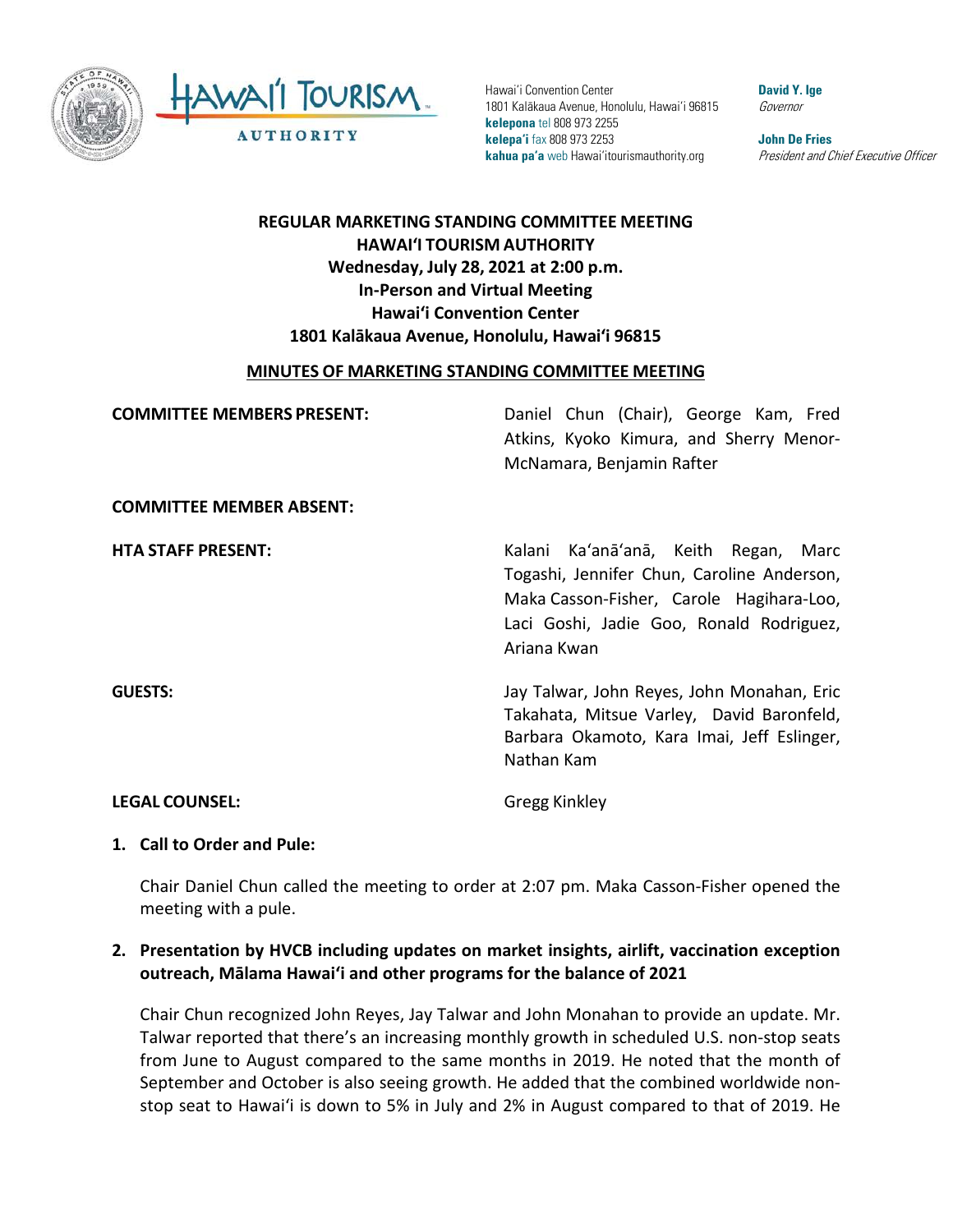said that September through November shows seats on the schedule but there's a lot of time to adjust it based on what's happening to the world and travelling, in particular. Mr. Talwar said that the total US visits rose steeply during the Spring break which is a very quick recovery from 2020 with zero visitors and climbing above 2019 benchmark. He noted that globally, it's below the 2019 mark but heading to that direction through June.

John Monahan reported that hotel performance for June in terms of occupancy is slightly decreased compared to 2019 but with solid growth in ADR and in RevPar, particularly for the luxury class. Mr. Monahan noted that the average daily rate in Wailea is approaching \$800 per night and that the vacation rentals' occupancy is recovering quicker than the hotels but their ADR is down. Mr. Talwar reported that room nights on the books is solid in growth until June 27 but the demand started to shrink as of July 4<sup>th</sup> and softening through July  $11<sup>th</sup>$ . He noted that this is an area of concern as incredible growth was seen but it could have been a bubble. He expressed concern with the impact of this year's visitation to next year in regards to the U.S market's experience with the surge in travel and lack of service workers. He noted that the word-of-mouth is the best form of marketing and that they will ensure that it's maintained in a positive way. He reported that U.S. travel concerns has been going downhill but has popped back up with 51% saying that the Delta variant makes them less interested in traveling. He added that nationally, people are not as comfortable as they have been with having travelers come to their community.

John Reyes reported that they have started off with a good MCI pace but like a marathon, the last couple of miles become important. He noted that the stakeholders' sentiment is to vocalize that Hawaiʻi is open for group meetings just like what Arizona and California is doing with their national campaigns. He added that HVCB will be focusing on this. He noted that they are seeing tremendous inquiry and bookings for MCI in Q4 of 2021 and Q1 and Q2 of 2022 with softening in Q3 and Q4 of 2022. He added that the MCI customer concerns are similar to the travelers' concerns: changing government mandates related to COVID, liability and risk in booking future meetings and industry staffing issues/loss of hotel sales contact. He added that they're constantly updating their meeting planners of what's happening on each of the islands and where HTA can start coming into play as a destination expert for them where they can promote and sell Hawaiʻi.

Jay Talwar reported the Mālama Hawaiʻi Program is seeing more and more partners are coming and asking how they can participate in the volunteer programs and in a few lodging partners as well. He noted that the Mālama Hawaiʻi messaging is communicated mindful travelers pre-booking, through their booking and arrival to Hawaiʻi and then starts to transition to Kuleana messaging once they are in the communities. He shared one of the 10 videos that they've been working with Condé Nast Traveler as part of the targeting and messaging. He added that the airlines are stepping up to share these stories in social media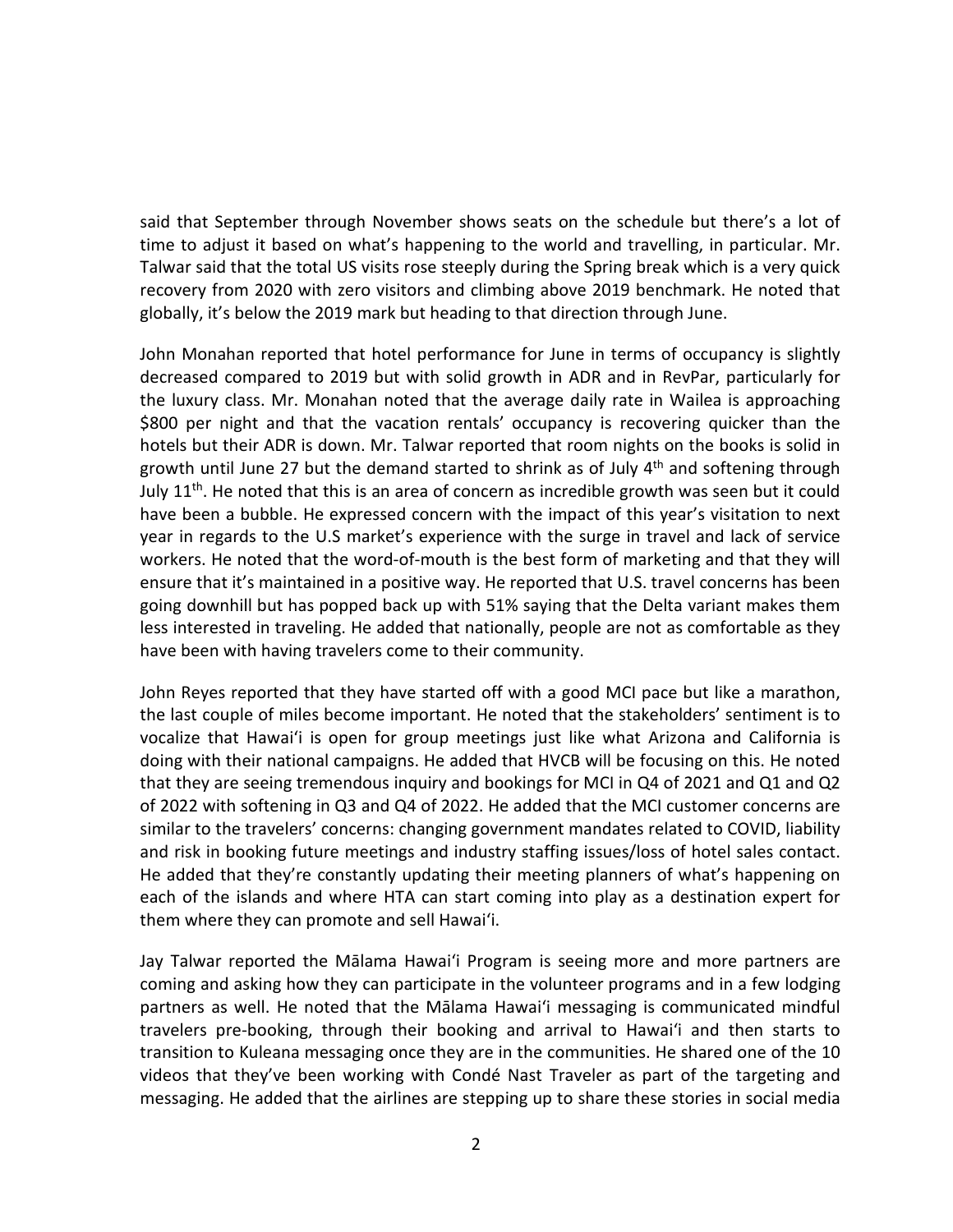and that the program has been embedded in different editorial formats such as SFGate, Houston Chronicle, as well as locally. He noted that Skift, a highly influential tourism industry virtual publication expressed their kudos for HTA with how the Mālama Hawaiʻi was launched which is the way that it should be done. He noted that this has been picked up by Prevue, Travel Press and Travel Weekly. He added that their team also worked with industry partners in promoting the Mālama Hawaiʻi Program. He noted that all of these videos are available in www.youtube.com/gohawaii.

John Reyes reported that Corporate Social Responsibility (CSR) programs for both corporate and association groups have always gone hand in hand with programs. He noted that their Meet Hawaiʻi team is ensuring that they are not communicating not only the program but also the emotion and respect for Hawaiʻi and ensuring that groups give back. He added that Teri Orton and her team has done a great job with sponsoring the reforestation of Hawaiʻi with Plant a Tree program that they are communicating and educating to city-wide customers who are coming. He reported that HVCB is actively involved in business development through attendance at premier industry trade events, which are face-to-face. He noted that they are working with HVCB membership on the "Made in Hawaiʻi" retail program and will get back with specifics through the Go Hawaiʻi app as well as specific partnerships they wanted to implement. He said that they are actively collaborating with Oʻahu hotel partners on a unified citywide message and strategy focused on future bookings for 2021 and beyond. He said that they are excited in developing corporate business in terms of industry trade events by attending the Corporate Event Marketing Association (CEMA), Maritz Global, Connect 2021 and IMEX America 2021.

Jay Talwar reported that they've sent out vaccination exception outreach messages to all their constituents and have been heavily involved in communicating to the media, airlines and industry partners what's happening through the Safe Travels program. He noted that initially it involved following up with people who are quarantined then the COVID testing and now, the vaccination exception program. He said that travel-related instances of COVID spread are vastly from residents returning without a test and opting to quarantine. Mr. Reyes reported that they've been in strong communication regarding the MCI vaccination exception and have also used FB, Instagram and Twitter in getting the messaging out.

Mr. Monahan reported that their expected number of 8,000 visitors with the Safe Travels in October 2020 exceeded to an average of 30,000 visitors a day and close to 4.5 million people that came to Hawaiʻi paying for a test. He noted that the support team for the Safe Travels program handled 225,000+ calls and 105,000+ emails and has been instrumental in helping visitors with the issues and problems they encounter.

Ms. Kimura asked about the travel demand. Mr. Talwar responded that with the data on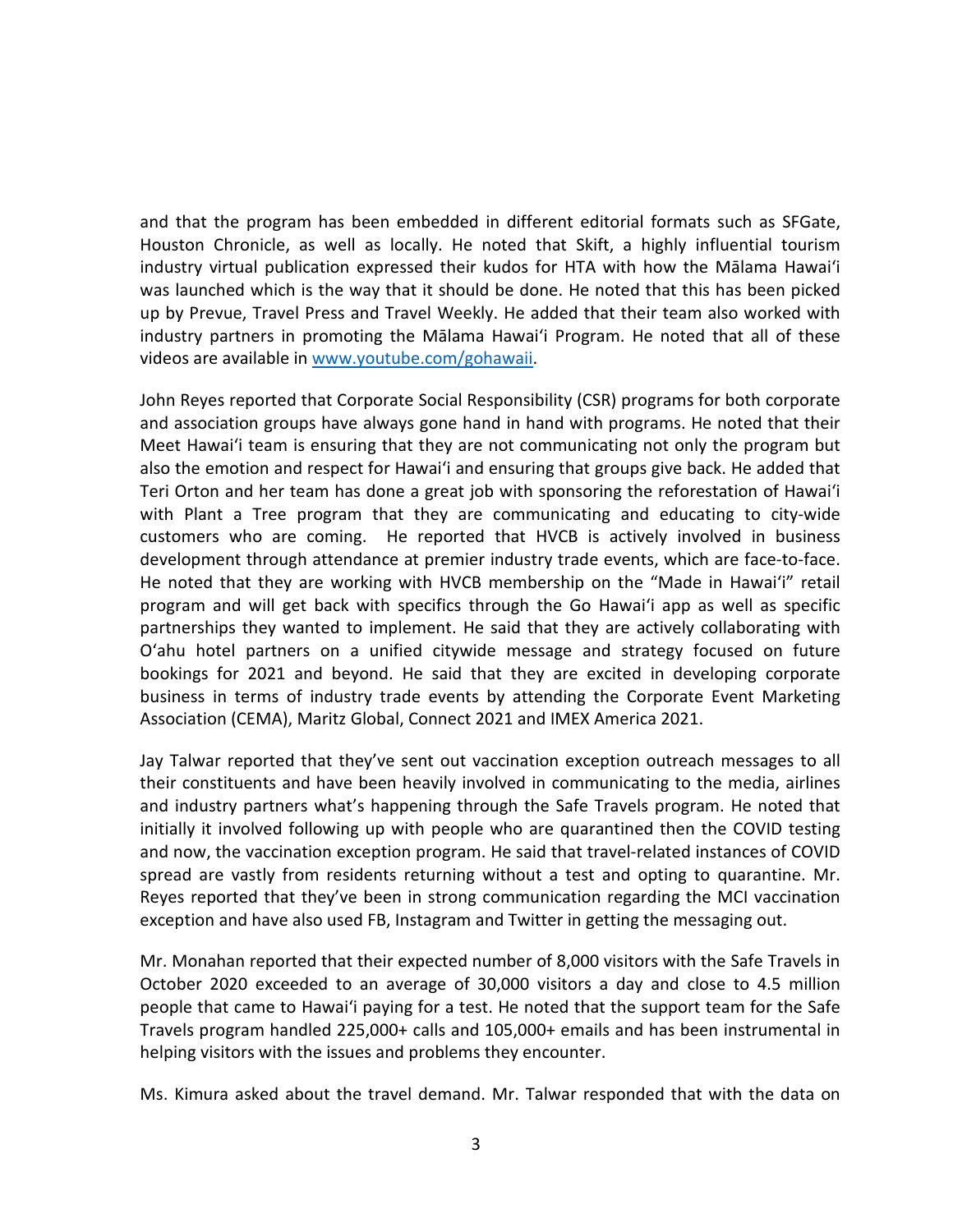hand, it's starting to soften at the end of August to the October period. He noted that December looks good with the holiday season but is concerned with the start of Year 2022. Mr. Reyes said that the huge pent-up demand is starting to mitigate as other destinations are opening up along with a number of other factors.

Mr. Atkins asked about the mechanism to see how the Mālama messaging is penetrating visitors. Mr. Reyes responded that it can be done through research but it's not within the budget. He added that they spoke with participating partners who are measuring it by the number of people selecting the Mālama Hawaiʻi program and the numbers has been super positive.

Mr. Atkins asked about Maritz Global. Mr. Talwar responded that Maritz Global is expanding beyond their typical incentive program and wants to go full MCI. He added that HVCB is excited to be at this conference to talk about Hawaiʻi being able to do all these things.

Ms. Menor-McNamara asked about the profile of the MCI bookings. Mr. Reyes responded that Q1 and Q2 of 2022 bookings are re-bookings or meetings they had in 2021. He said that Q3 and Q4 are new opportunities for HVCB and that they are continuing to find new business.

Mr. Regan read a question from the public asking the domestic airlines where the Mālama Hawaiʻi videos are playing on. Mr. Talwar responded that there are six domestic airlines coming in to the destination and have been sharing Safe Travels information and Mālama Hawaiʻi messaging.

Mr. Chun asked about the Made in Hawaiʻi program. Mr. Talwar said that they will be sharing more content starting this fall about unique products that can be purchased in Hawaiʻi. Mr. Reyes said that for MCI, it will involve evaluation of membership with the Go Hawaiʻi app and strategic partnerships in platforms that can give HVCB reach into the community. He noted that what other destinations see as most important is doing a made in something program and has turned over. He added that more education and training is needed thus HVCB needs to market it to the meeting planner and are ironing out a membership for the retailer who's not as familiar with the MCI format.

Ms. Menor-McNamara asked about B2B opportunities for the Hawaiʻi products. Mr. Ka'anā'anā responded that their work is still ongoing with DBED and other partner organizations to make sure that they're doing it in a holistic way.

Mr. Ka'anā'anā flagged that even though the travel wave softens, it's still a high margin of people wanting to travel and that they need to be aware of. He also asked if Mr. Talwar could follow up on earned vs. paid ads and how much they're getting from each. He added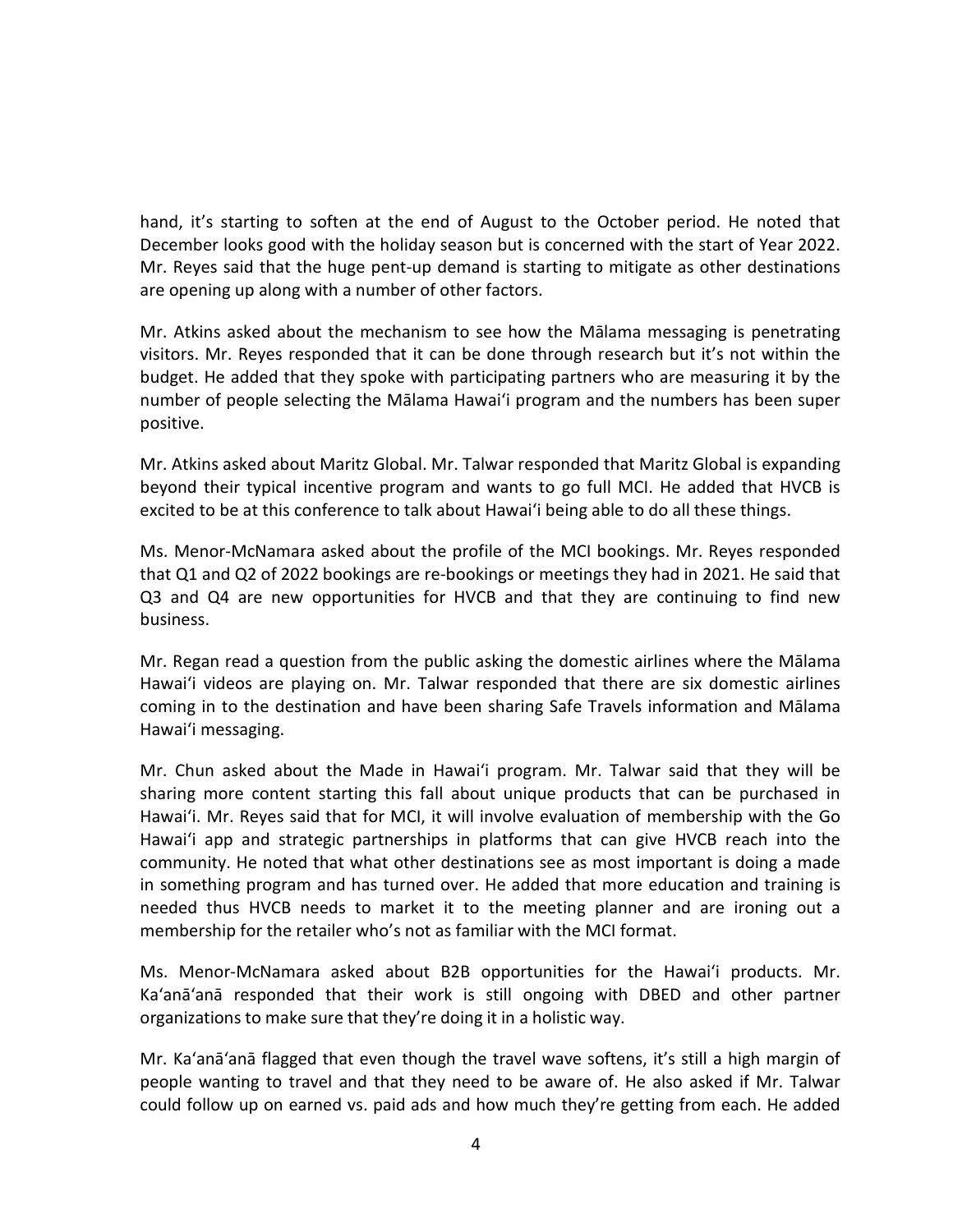that Condé Nast Traveler is a paid partnership so it's not earned. He said that he's concerned on what's being done about HTA's owned platforms in strengthening it in giving safe travels and expectations.

### **3. Presentation of the 2021 Brand Presentation by HTJ including updates on market insights, airlift, vaccination progress, Mālama Hawai'i and other programs for the balance of 2021**

Chair Chun recognized Eric Takahata of HTJ to provide an update. Mr. Takahata presented a video of Ms. Carissa Moore, Hawaiʻi's gold medalist in surfing, endorsing Hawaiʻi. Mr. Takahata reported that Japan is looking to reopen in Q4 this year noting that the vaccination has crossed 20% in the past few days and are looking to have herd immunity by October. He added that Tokyo and Okinawa are under a state of emergency which will both end in August 22. He said that the government will start accepting applications for vaccination certificates from July 26 for people to travel internationally to Italy, Korea, Austria, Turkey, Bulgaria, Poland and Estonia where the exemption from the 14-day quarantine upon return is still under discussion. He noted that HTJ is working with the Japanese government about the possibilities of vaccine passports with Hawaiʻi and in setting up travel corridor as being tried to set up last year. Mr. Takahata said that there's still the 14-day quarantine and a negative RT-PCR test result are still required for all entry to Japan.

Mr. Takahata reported that the Tourism recovery is seen by JATA in three broad areas, namely vaccination situation, event, and international travel. He said that heading to Q4, the majority of their population would be vaccinated and able to travel. He added that for events, the Olympics & Paralympics are ongoing and there'll be a House of Representatives election, Honolulu Marathon and Beijing Olympics. He added that they already have 3,000 registered runners from Japan for the December Honolulu Marathon but the February Beijing Olympics will somewhat affect travel out of Japan. He said that the international travel industry is looking to open at least the business track sometime soon and to restart leisure travel in Q4. He added that the Japanese is working on reducing the alert level of the travel advisory to the U.S. and the relaxation/exemption of the 14-day quarantine from Hawaiʻi. Mr. Takahata reported that the airlines are looking at increasing capacity for Q4 and are investing to getting back to business to Hawaiʻi with Haneda flights operating with first-class sitting and a Face Express system database which is tied in with like IATA's vaccination database. He said that ZipAir will be flying back to Hawaiʻi again and ANA has the 10,000 mile campaign for passengers traveling between Japan and Honolulu. He noted that Skyscaner and Infiniti report a high pent-up demand for Hawaiʻi, specifically Honolulu to be the number one most searched destinations by the Japanese.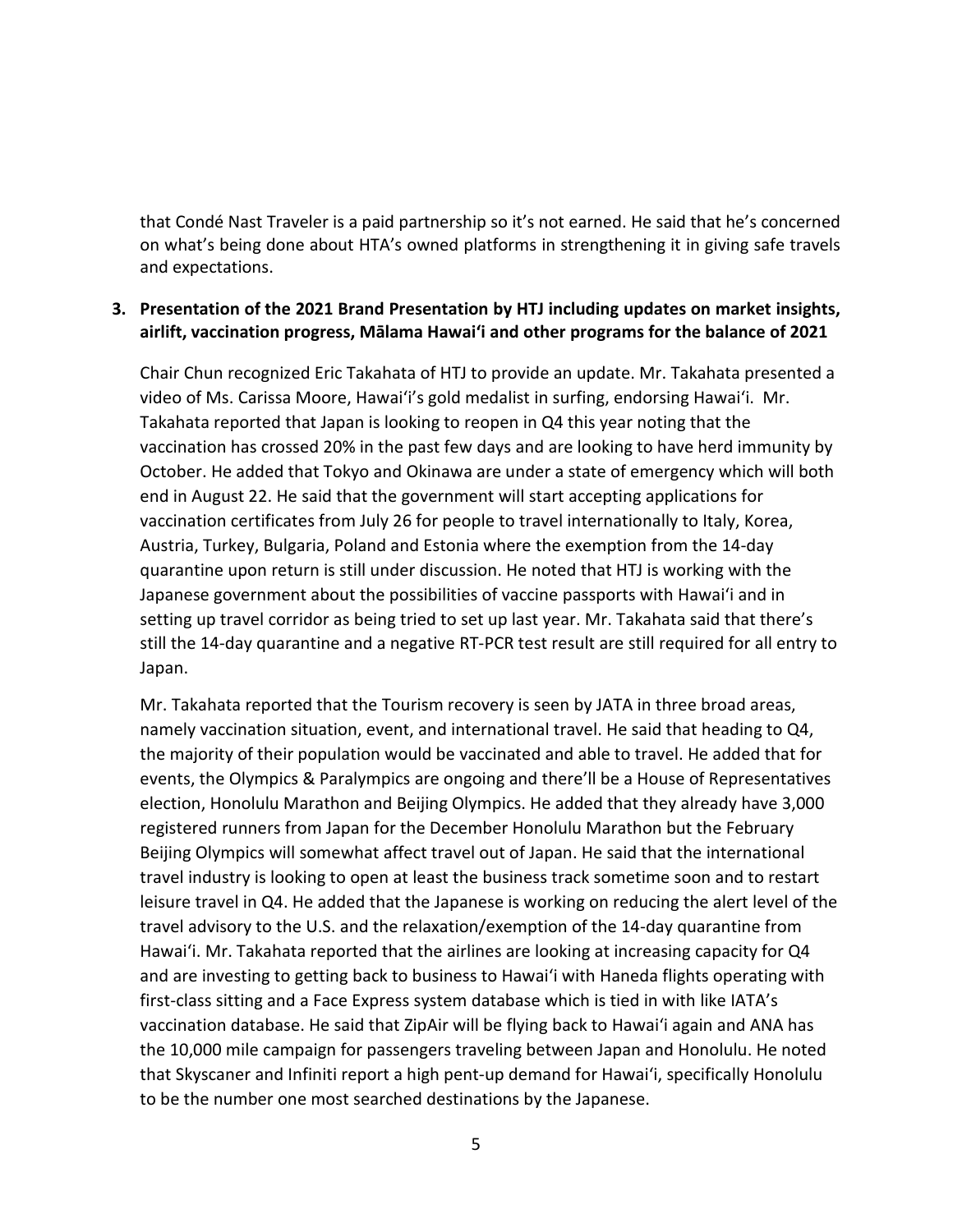Eric Takahata reported that HTJ's recovery preparation is broken down into three major ideas which are mainly to remove as many travel roadblocks. He noted that they're working with the Japanese government and Ministry of Health to increase the number of TTPs to help lower the cost for the PCR test for Hawaiʻi travels. He added that work with the vaccine passport program and the Mālama Hawaiʻi campaign through education will continue for Q3 and Q4. He said that the Japan market is picking up on the messaging with John De Fries in morning shows in Japan talking about regenerative tourism through the Mālama mindset. He added that they are collaborating with Hilton Grand Vacations in doing Mālama events for their ownership and that JCB Credit Cards will also help in messaging throughout their network consisting of 70% of Japan's population. He said that they will be showing the Moananuiākea movie in 25 cities in collaboration with PVS with tickets all sold out last year. Mr. Takahata said that they will be focusing on edu-tourism, small groups and CSR for MCI targeting Q1 and Q2 next year but are having bookings for Q4 already**.** He said that HTJ is taking almost a 360 degree approach towards destination management with their work in collaborating with industries in both Japan and Hawaiʻi.

Ms. Kimura suggested holding promotions for next year with the 14-day quarantine still in place. Mr. Takahata responded that all signs seen in the industry and with the Hawaiʻi Consul General and Japanese government saying that the quarantine requirement is seen to relax in Q4, they wanted to be ready when the business starts moving, noting that they're still on the fixed costs until November. Ms. Varley added that pre-education is really important that sending the message out now is really important, more so with the hotels and airlines already having their media plans in place.

Ms. Kimura asked about the obstacles of the travel corridor that's been worked on. Mr. Takahata responded that the Travel corridor talk has been derailed due to the pandemic taking the turn for the worse.

Mr. Rafter asked about the vaccine passport, herd immunity and coops. Mr. Takahata responded that the Japanese traveler can enter the U.S. with some kind of test but only in Hawaiʻi that it's specified as RT-PCR. He noted that they're looking at the vaccine passport to be set up with Japan through a state level. He added that personally, he's doubtful that 80% of the Japanese population is achievable by October but it's what the Japanese government says. Mr. Takahata said that they will submit the application and related data pertaining to coops and HTA will be the one to decide on it.

Mr. Atkins asked about the reciprocity of the vaccination passport to Hawaiʻi visitors with Japan opening up and the focus of their budget. Mr. Takahata responded that it is the goal to be able to travel to Japan under the same conditions. Ms. Varley said that they're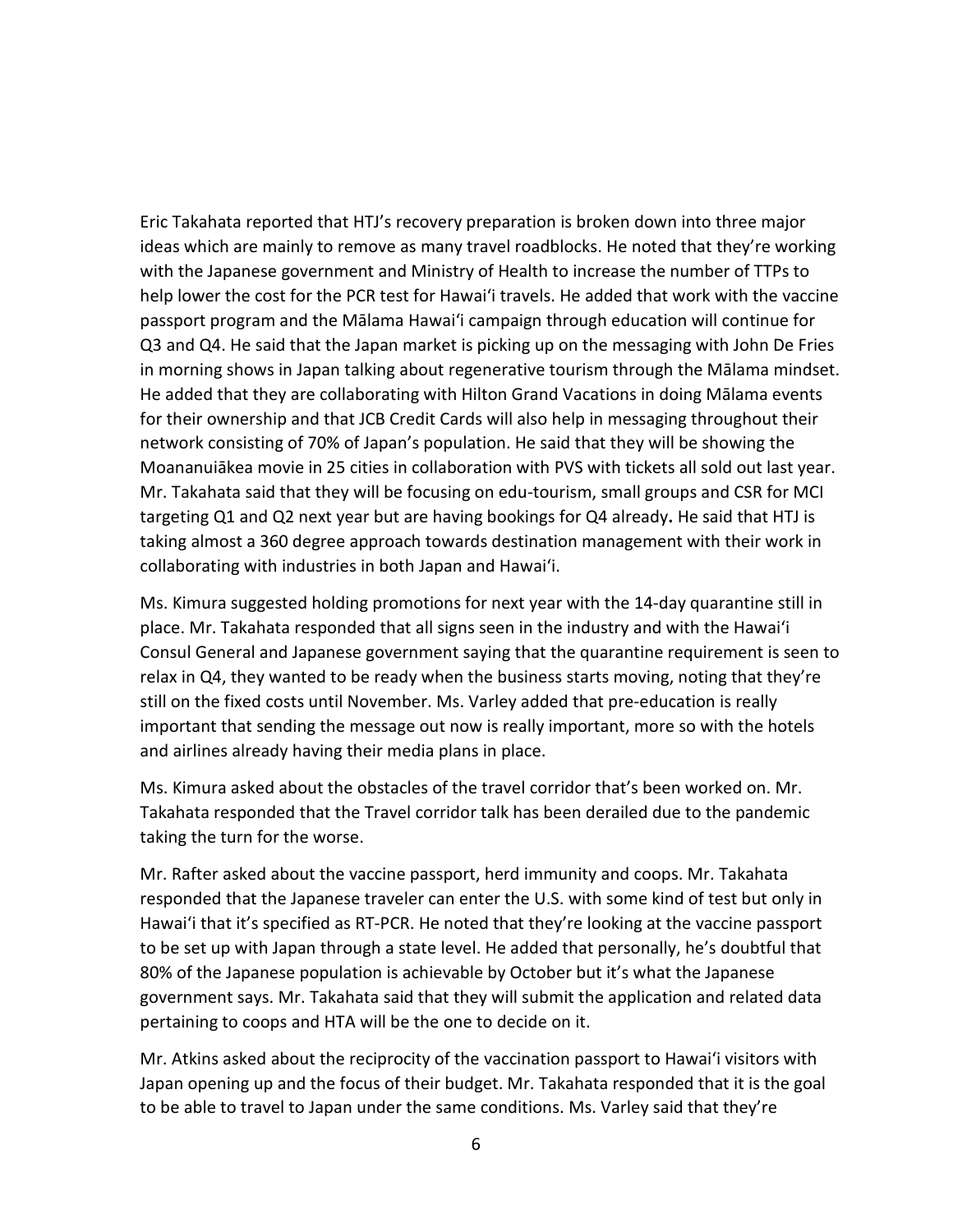planning to put the budget to the Mālama Hawaiʻi education and the industry partners in finding efficient ways to do the Mālama campaign altogether with the airlines and wholesalers. She added that JATA and Japan travel associations are talking about the top leaders to come to Hawaiʻi for the site inspection tours in Q4 around the Honolulu Marathon time. She said that the coops will be from the proposals of airlines and wholesalers which will come later and HTJ will work together with them.

Mr. Regan read Chair Wakai's thoughts about waiting for the Japanese government to end quarantine rather than chasing rainbows with the travel quarter and bubble tourism talks always failing. Mr. Takahata said that they're looking at it as chasing possibilities and that there's value in working with the Japanese government and travel industry to get to the goals as quick as they can.

Ms. Kimura asked for clarifications about the budget for Japan. Mr. Ka'anā'anā responded that there are two contracts with one ending in December 31, 2021 with the fixed price they're on now and a second contract for calendar 2022 which is funded from the 2021 budget. Ms. Kimura further asked if this year's budget allocation can be changed within the contractor from branding to natural resource or others. Mr. Ka'anā'anā confirmed that it is possible.

## **4. 2021-2022 Major Market Area Contract Updates**

Chair Chun recognized Kalani Ka'anā'anā to provide an update. Mr. Ka'anā'anā reported about the list of active 2021 MMA contracts showing most contracts ended. He also showed the list of 2022 MMA contracts that are DAGS approved and encumbered with the exception of U.S. MMA which is not in the list.

## **5. RFP Planning Updates: United States Major Market Area, Global Meetings Conventions & Incentives, and Global Support Services.**

Mr. Ka'anā'anā provided an update of staff's planning for 3 RFPs which are United States major market area, Global MCI and Global Support Services. He added that in order to have the competitive bid open for a window of 10 weeks, they have to release the RFPs by the first week of August to make sure that it's compliant and meets the deadline. He noted that these will be funded via ARPA.

Mr. Atkins asked if he feels that they need to put some more RFPs and to have something in there as a protection. Mr. Ka'anā'anā responded that they won't issue until the CSFRF is approved. He added that they will submit the CSFRF which is the form that they request the funding and then the allocation would come to HTA, after which they could issue the RFP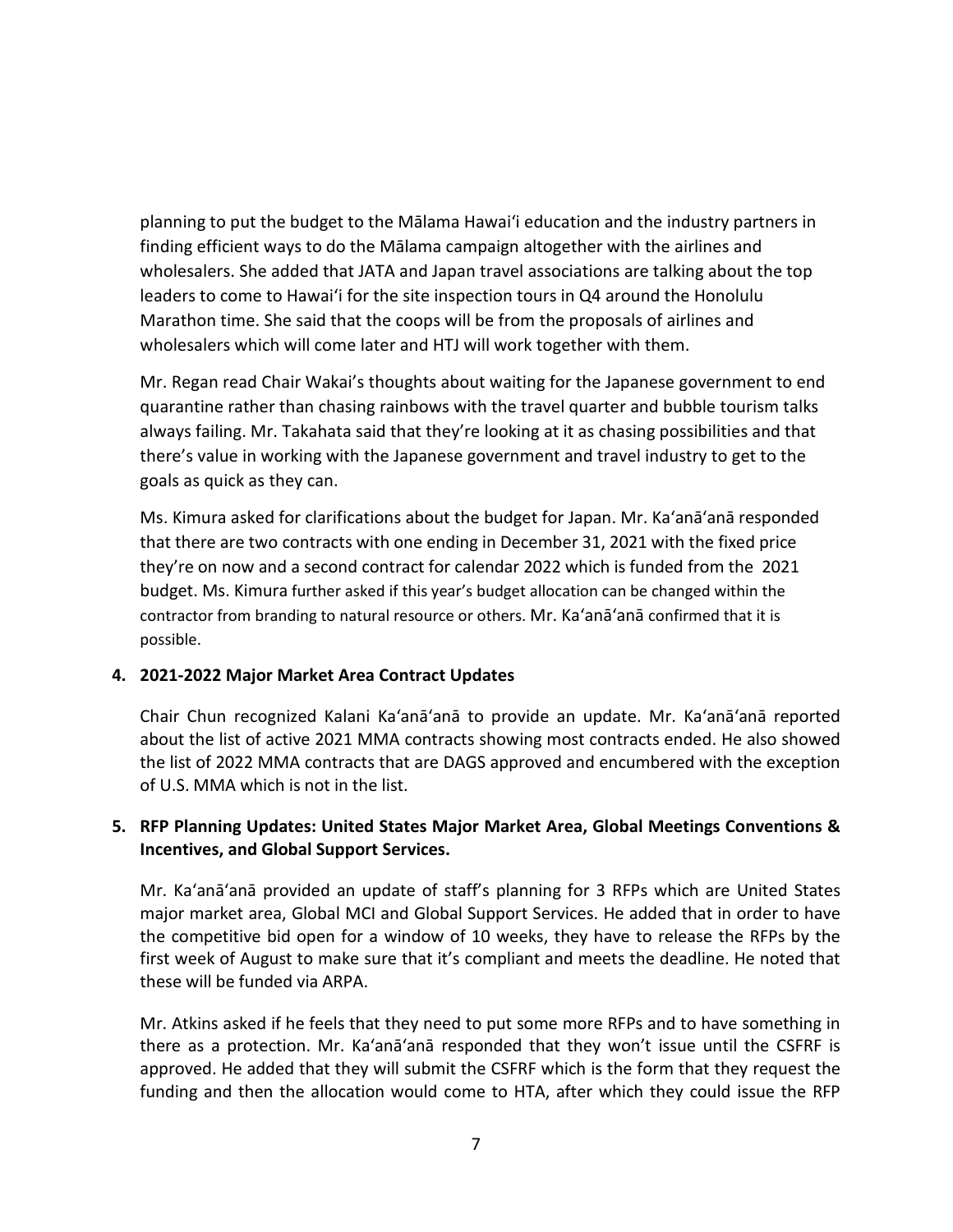properly and not prior to it as it would be out of order. Mr. Togashi noted of the uncertainty of ARPA's future funding as its funding is only for the next year. He added that they have it in the RFP contracts that it's subject to the availability of funding to address the protection that Mr. Atkins mentioned. Mr. Regan noted that he felt confident that their request will flow through budget and finance.

Mr. Chun asked where the actual recommendation to the Board meeting will come from. Mr. Ka'anā'anā responded that HTA staff will make the recommendation to the Board and if approved, they will submit the CSFRF where they will go with the RFP if it gets signed and approved.

Ms. Menor-McNamara asked if they are incorporating management of tourism into the RFPs since this is a priority. Mr. Ka'anā'anā responded that everything they're working on is based on the Board's recommendation with the change management plan and in alignment with their strategic plan and DMAPs.

Mr. Regan asked whether or not the marketing savings can be used to support the other three pillars. He noted that the challenge of reducing the HTJ contract for 2021 which is a TAT contract is that the funds will no longer be available to HTA as the TSF has been eliminated and they can't reprogram it to something else.

Mr. Regan asked a public comment addressed to Mr. Ka'anā'anā how the 2022 amounts were selected by MMA, specifically why China's amount is so high. Mr. Ka'anā'anā responded that those amounts were based on prior budget amounts from the Fiscal 2020 budget.

#### **6. 2022 Brand Marketing Plan Updates**

Mr. Ka'anā'anā reported that the staff is ensuring that their 2022 objective is to add emphasis on visitor and industry education for responsible travel and Mālama Hawaiʻi and to keep their performance measures up-to-date to align with HTA's change management plan. He added that the BMPs will coincide timing-wise with the RFPs. He concluded that they will take all of the GMT's BMPs and roll them up into one big plan. He added that their pivot will be reflected in the BMPs and RFPs.

#### **7. Calendar Year 2021 Budget vs. Actuals**

Mr. Ka'anā'anā presented the list of 2021 MMA budget vs. actuals. He noted that Japan with a \$4.5 million budget has a contract balance of over \$3.46 million under a fixed cost agreement. He added that anything in excess of the base fixed costs will come through a written process of formal application in order for funds to be released.